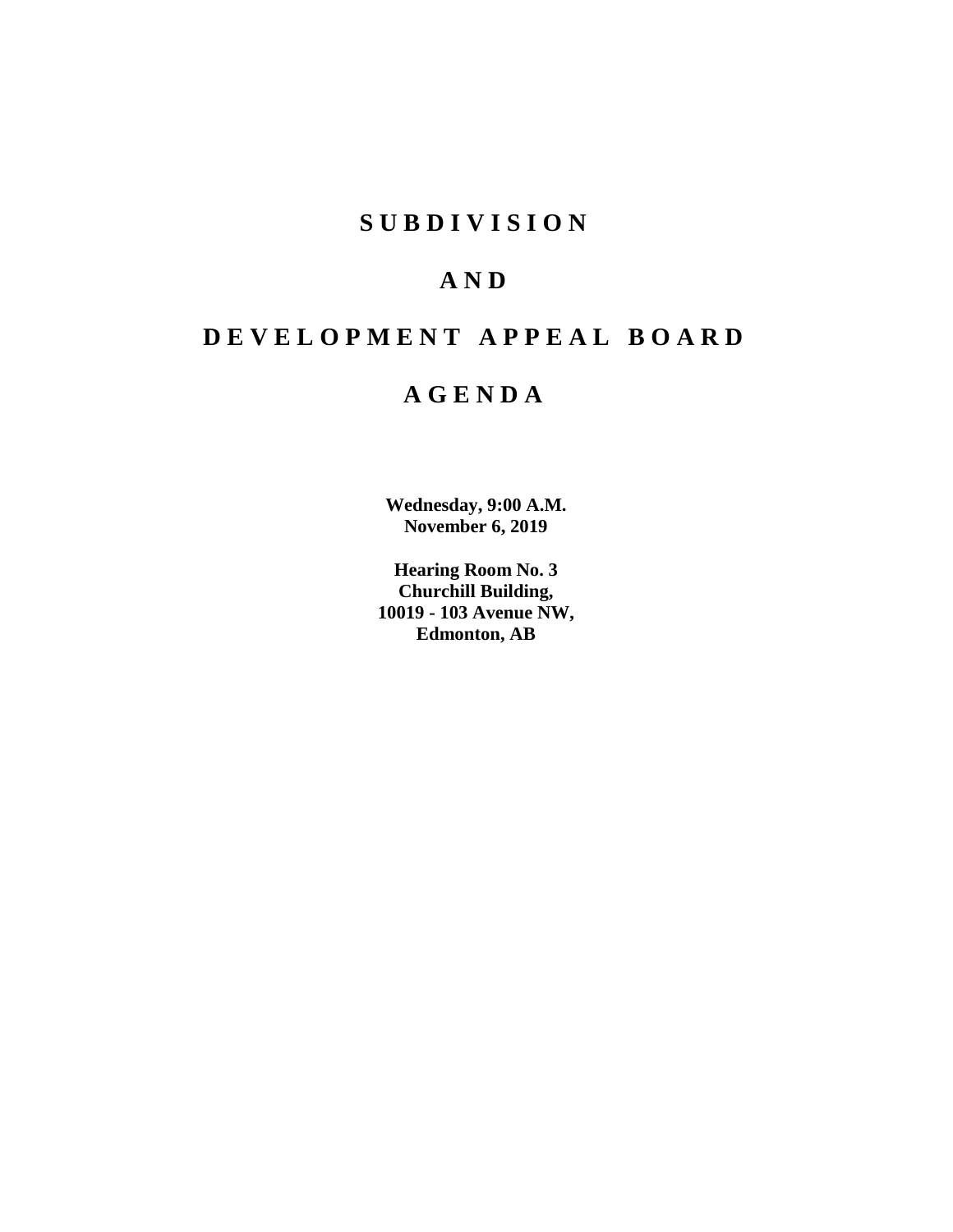# **SUBDIVISION AND DEVELOPMENT APPEAL BOARD HEARING ROOM NO. 3**

## I 9:00 A.M. SDAB-D-19-197

To construct an Accessory building (detached Garage 8.23 metres by 6.71 metres)

6119 - 111 Avenue NW Project No.: 332739324-001

II 10:30 A.M. SDAB-D-19-190

To construct a two storey Rapid Drive-through Vehicle Services Use building (Bubbles Carwash)

6231 - Andrews Loop SW Project No.: 292583724-001

*NOTE: Unless otherwise stated, all references to "Section numbers" refer to the authority under the Edmonton Zoning Bylaw 12800.*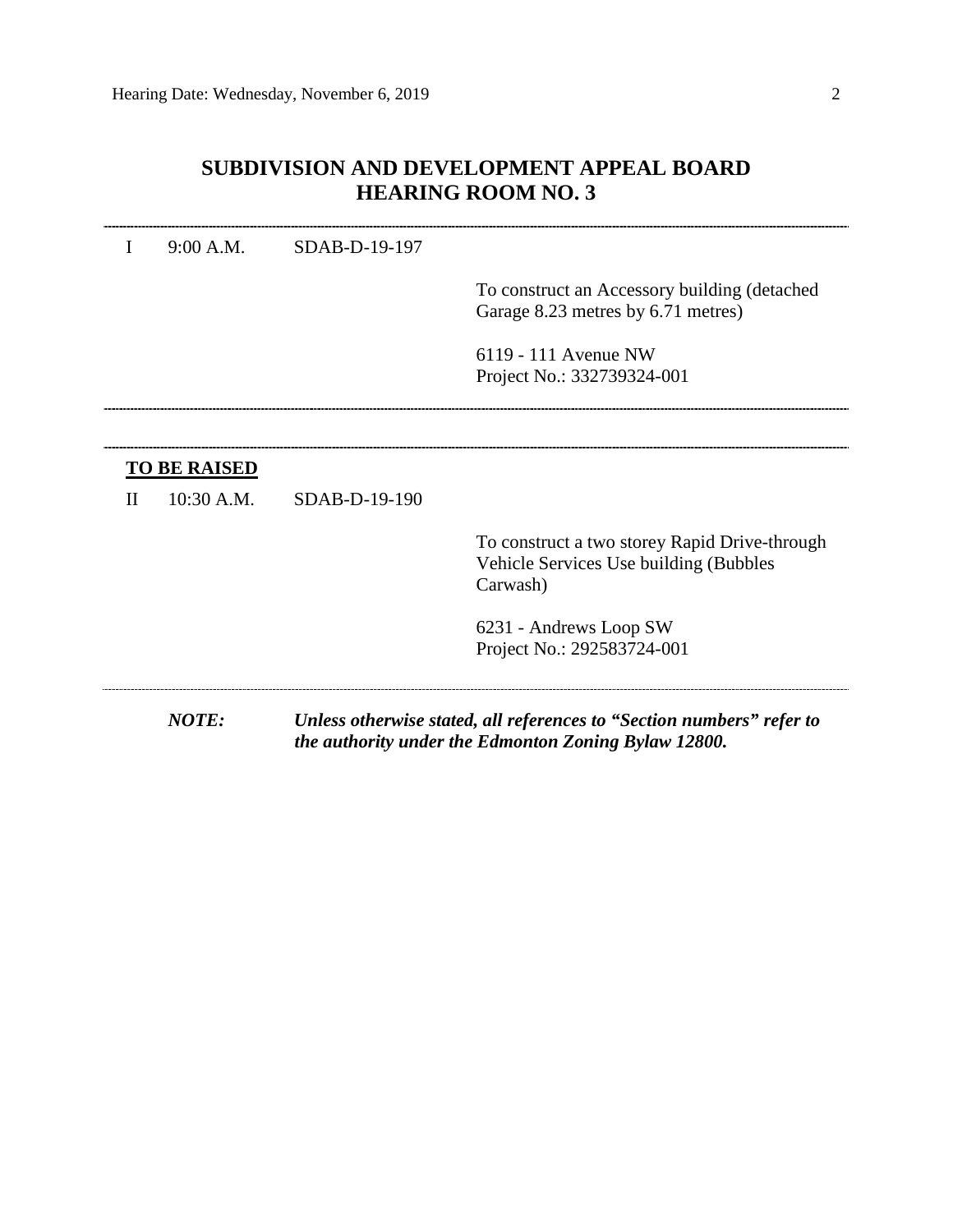#### **ITEM I: 9:00 A.M. FILE: SDAB-D-19-197**

# AN APPEAL FROM THE DECISION OF THE DEVELOPMENT OFFICER BY AN ADJACENT PROPERTY OWNER

APPELLANT:

APPLICATION NO.: 332739324-001

APPLICATION TO: Construct an Accessory building (detached Garage 8.23 metres by 6.71 metres)

DECISION OF THE DEVELOPMENT AUTHORITY: Approved with Conditions

DECISION DATE: September 25, 2019

DATE OF APPEAL: October 17, 2019

NOTIFICATION PERIOD: October 1, 2019 through October 22, 2019

RESPONDENT:

MUNICIPAL DESCRIPTION OF SUBJECT PROPERTY: 6119 - 111 Avenue NW

STATUTORY PLAN: N/A

LEGAL DESCRIPTION: Plan 1820248 Blk 10 Lot 3A

ZONE: RF1-Single Detached Residential Zone

OVERLAY: Mature Neighbourhood Overlay

*Grounds for Appeal*

The Appellant provided the following reasons for appealing the decision of the Development Authority:

> The development permit approval notice was received for 6119 – 111 Avenue. We heard there was actually a development permit issued for both of the infill homes for 3 car garages, although we only received one notice.

> We need to appeal this permit. If the city wishes to approve infill lots it is our opinion that building codes and city regulations/limits need to be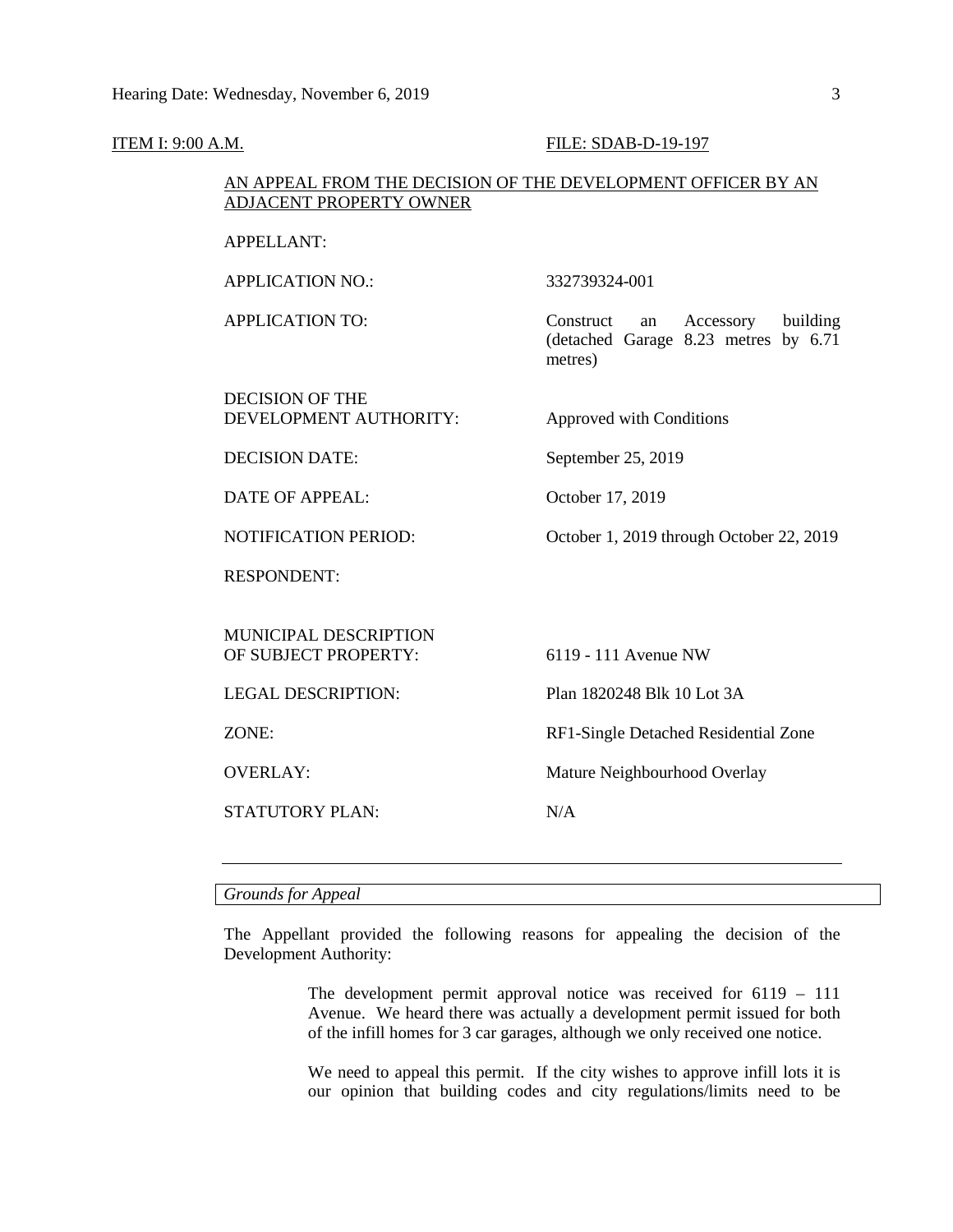followed. We cannot be pushed to also accept two oversized garages side by side. We have not been adequately informed in preparation to state our agreement with this variance.

The appeal letter we received does not show any plans to illustrate the impact of 2% of total lot size (what is the lot size?). We attempted to gather information over the phone, but due to FOIP and lack of building plans supplied we could not obtain an understanding of the impact of this project (How tall will these buildings be? Will there be two garages side by side on these infills? How wide will they be?).

Allowing oversized garages to be built on two neighbouring properties behind our house will greatly impact the community and surrounding properties.

Highlands is well known for its spacious lots with beautiful green spaces. It is sad that the city has approved a variance on their standards. Standards that have bene studied and researched to be the maximum allowable and practical without impacting both property enjoyment and value of surrounding homes.

Increased alley congestion could be a safety issue. Especially when there is no place for the homeowners to move the snow (no side yard left).

Oversized garages will effect sight lines of surrounding neighbours. I do not understand why concessions need to be made because of a lack of initial planning design so that lot coverage was not exceeded. Let's remember this was a new build – were they always planning to just get a variance for the garages later?

The city spent vast amounts of time and money researching and setting standards to ensure neighbourhoods, communities, and surrounding properties will not be affected by new infills in a negative way.

I was informed of two reasons for the request:

- 1) To alleviate parking concerns.
- 2) There is no room to build a shed for storage because the maximum house size was built for the lot.

There are mutually exclusive goals for this proposed garage. Having an oversized garage to reduce parking in front just shifts any parking issues from the front to the back alley. There are several home based businesses that share this alley, including ours directly across. Increased traffic in the alley will impact these businesses and other neighbours.

If it is for storage, how will that alleviate parking? This is a neighbourhood where almost every house has a shed. If two standard size garages were built a shed could still be constructed, and storage could also be utilized in the attic space of a standard size garage.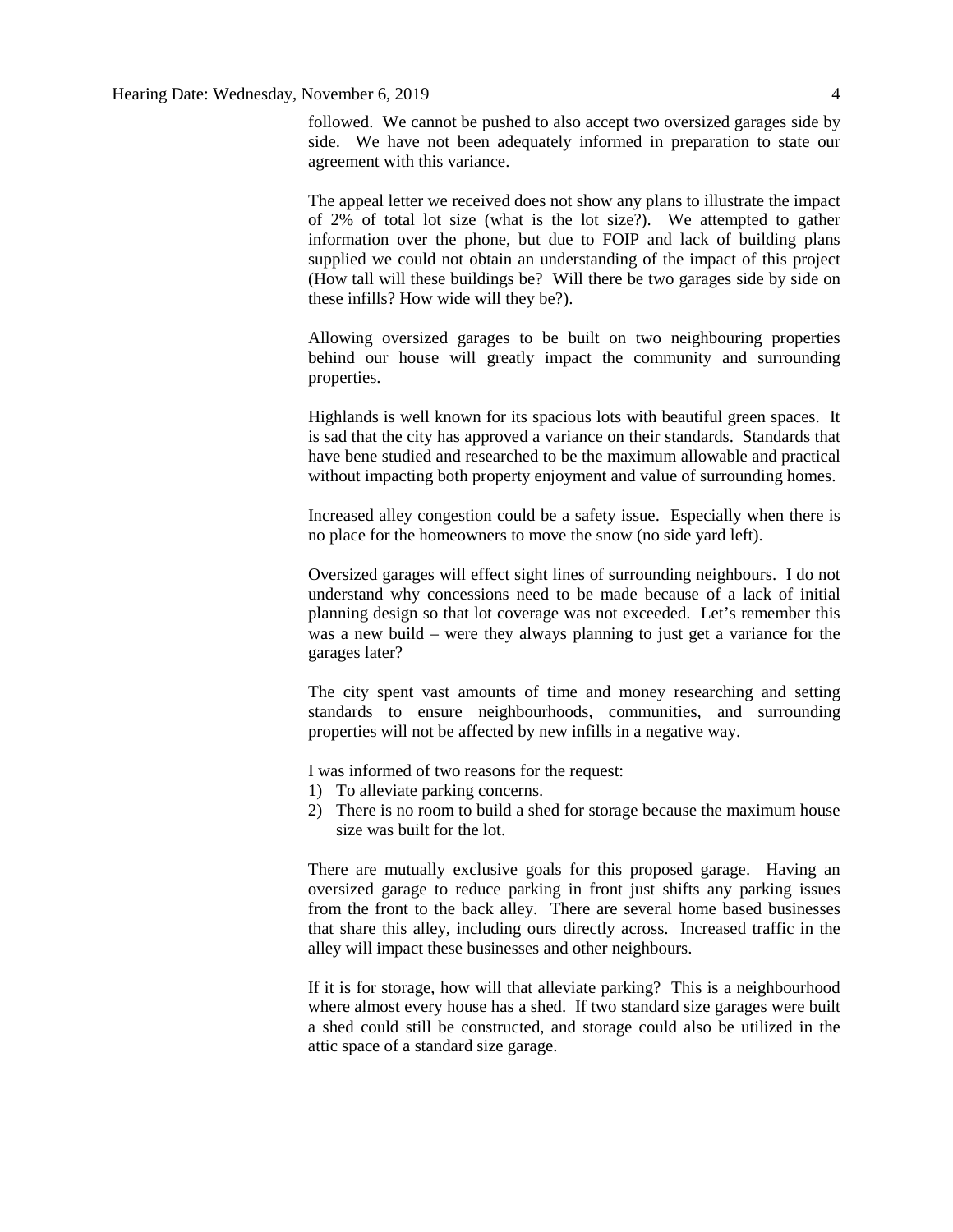Please consider the overall impacts of the variances. We rely on our city officials to stand up for the best interest of the whole neighbourhood and hope your decision can reflect the city's goals, values and regulations.

## *General Matters*

# **Appeal Information:**

The *Municipal Government Act*, RSA 2000, c M-26 states the following:

#### **Grounds for Appeal**

**685(1)** If a development authority

- (a) fails or refuses to issue a development permit to a person,
- (b) issues a development permit subject to conditions, or
- (c) issues an order under section 645,

the person applying for the permit or affected by the order under section 645 may appeal to the subdivision and development appeal board.

**(2)** In addition to an applicant under subsection (1), any person affected by an order, decision or development permit made or issued by a development authority may appeal to the subdivision and development appeal board.

# **Appeals**

**686(1)** A development appeal to a subdivision and development appeal board is commenced by filing a notice of the appeal, containing reasons, with the board,

- (a) in the case of an appeal made by a person referred to in section 685(1)
	- (i) with respect to an application for a development permit,
		- (A) within 21 days after the date on which the written decision is given under section 642, or
		- (B) if no decision is made with respect to the application within the 40-day period, or within any extension of that period under section 684, within 21 days after the date the period or extension expires,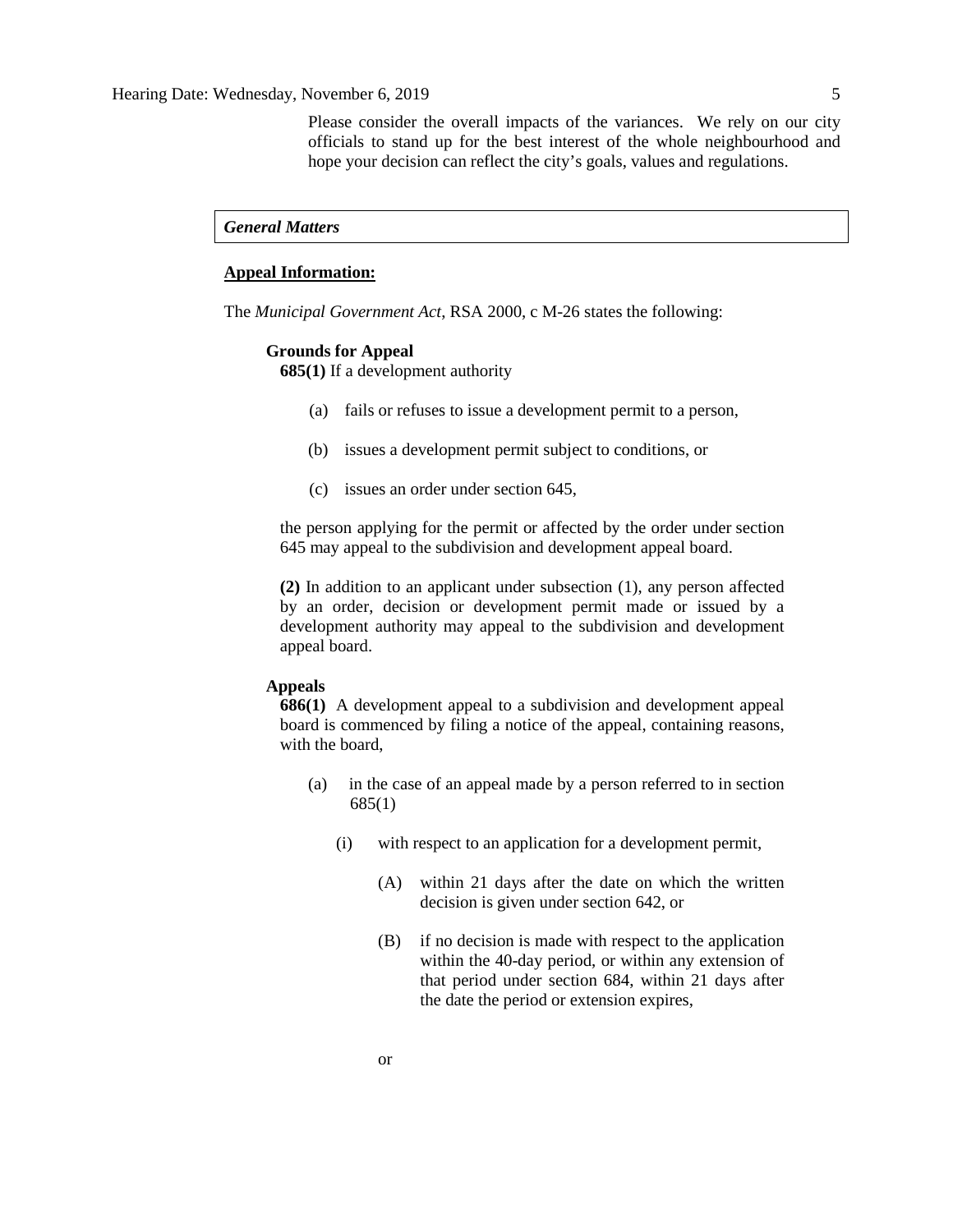- (ii) with respect to an order under section 645, within 21 days after the date on which the order is made, or
- (b) in the case of an appeal made by a person referred to in section 685(2), within 21 days after the date on which the notice of the issuance of the permit was given in accordance with the land use bylaw.

#### **Hearing and Decision**

**687(3)** In determining an appeal, the subdivision and development appeal board

…

- (a.1) must comply with the land use policies;
- (a.2) subject to section 638, must comply with any applicable statutory plans;
- (a.3) subject to clauses (a.4) and (d), must comply with any land use bylaw in effect;
- (a.4) must comply with the applicable requirements of the regulations under the Gaming, Liquor and Cannabis Act respecting the location of premises described in a cannabis licence and distances between those premises and other premises;

…

- (c) may confirm, revoke or vary the order, decision or development permit or any condition attached to any of them or make or substitute an order, decision or permit of its own;
- (d) may make an order or decision or issue or confirm the issue of a development permit even though the proposed development does not comply with the land use bylaw if, in its opinion,
	- (i) the proposed development would not
		- (A) unduly interfere with the amenities of the neighbourhood, or
		- (B) materially interfere with or affect the use, enjoyment or value of neighbouring parcels of land,

and

(ii) the proposed development conforms with the use prescribed for that land or building in the land use bylaw.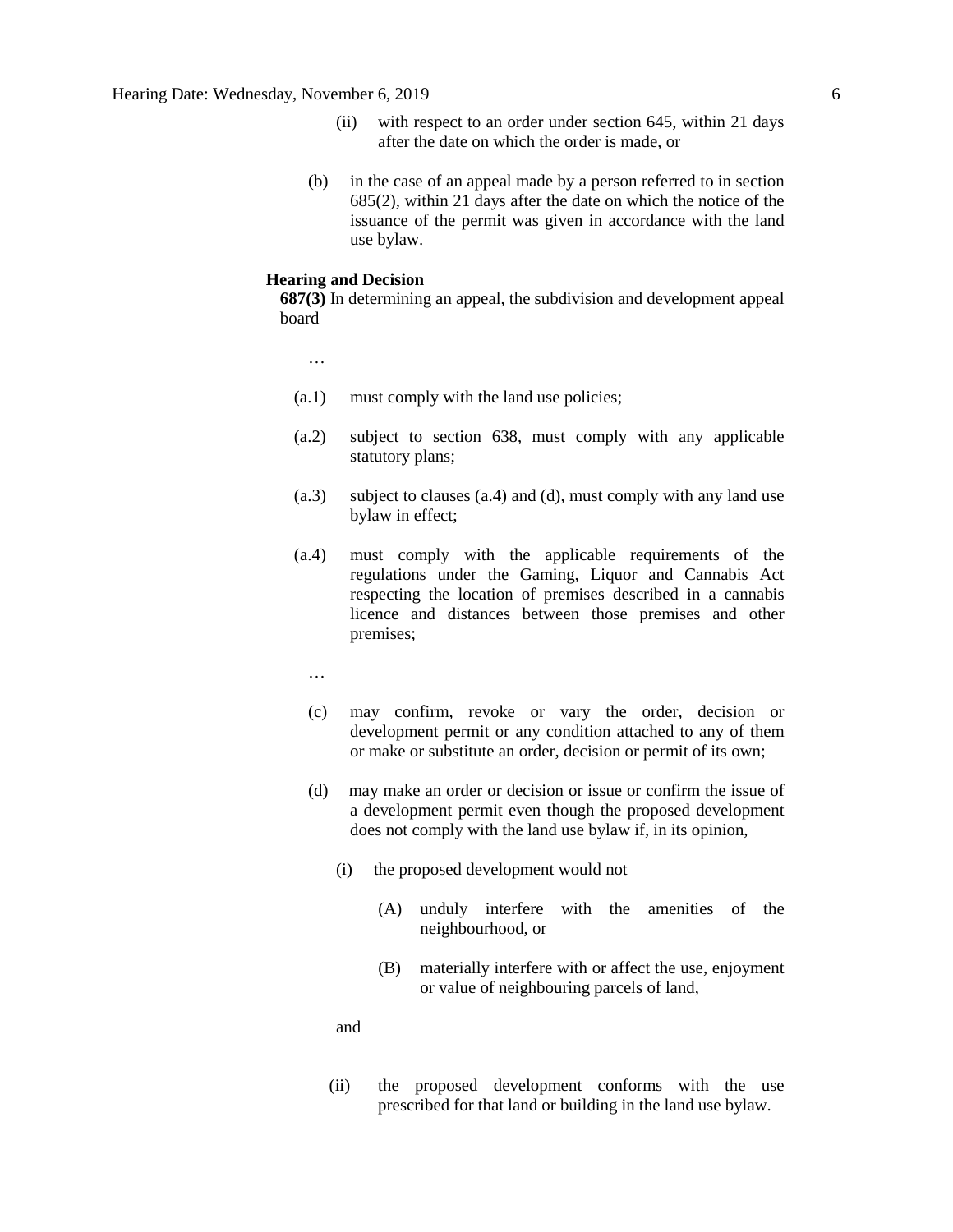#### **General Provisions from the** *Edmonton Zoning Bylaw:*

Under section 110.2(7), **Single Detached Housing** is a **Permitted Use** in the **(RF1) Single Detached Residential Zone.**

Under section 6.1, **Accessory** means "when used to describe a Use or building, a Use or building naturally or normally incidental, subordinate, and devoted to the principal Use or building, and located on the same lot or Site."

Under section 6.1, **Garage** means "an Accessory building, or part of a principal building designed and used primarily for the storage of motor vehicles and includes a carport."

Section 110.1 states that the **General Purpose** of **(RF1) Single Detached Residential Zone** is:

to provide for Single Detached Housing while allowing other forms of small scale housing in the form of Secondary Suites, Garden Suites, Semi-detached Housing and Duplex Housing.

Section 814.1 states that the **General Purpose** of the **Mature Neighbourhood Overlay** is:

to regulate residential development in Edmonton's mature residential neighbourhoods, while responding to the context of surrounding development, maintaining the pedestrian-oriented design of the streetscape, and to provide an opportunity for consultation by gathering input from affected parties on the impact of a proposed variance to the Overlay regulations.

## *Site Coverage*

Section 50.3(4) states the Site Coverage of Accessory buildings or structures shall not exceed 12%, unless a different standard is prescribed within the regulations contained within the relevant Zone.

Section 110.4(6) states the Maximum Site Coverage shall be as follows:

|                     | Principal | Accessory | Principal | Total    |
|---------------------|-----------|-----------|-----------|----------|
|                     | Dwelling  | building  | building  | Site     |
|                     | building  |           | with      | Coverage |
|                     |           |           | attached  |          |
|                     |           |           | Garage    |          |
| a. Single Detached  | 28%       | 12%       | 40%       | 40%      |
| Housing<br>Site     |           |           |           |          |
| greater than 300 m2 |           |           |           |          |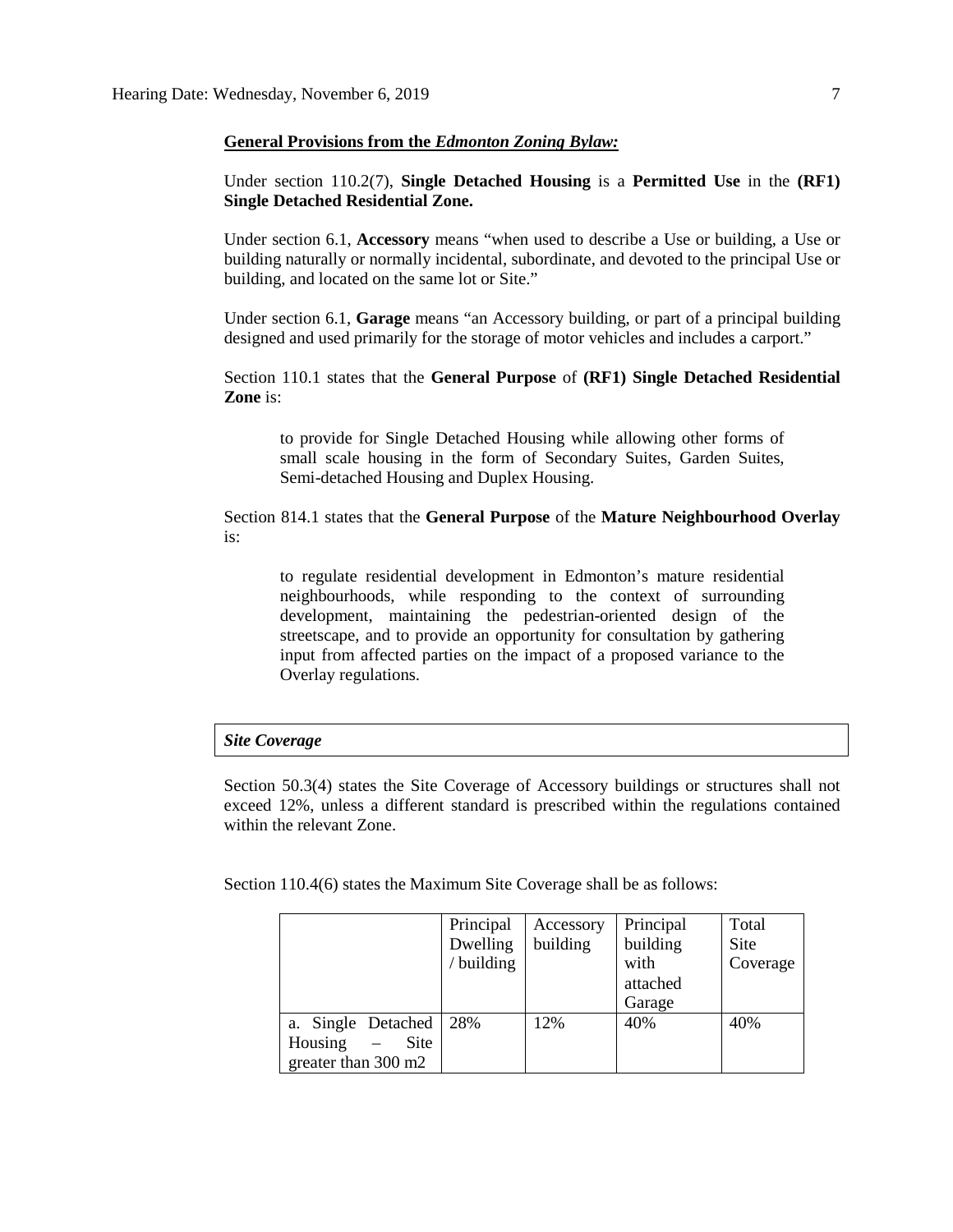Under section 6.1, **Site Coverage** means:

the total horizontal area of all buildings or structures on a Site which are located at or higher than [1.0](javascript:void(0);) metres above Grade, including Accessory buildings or Structures, calculated by perpendicular projection onto a horizontal plane from one point located at an infinite distance above all buildings and structures on the Site. This definition shall not include:

- a. steps, eaves, cornices, and similar projections;
- b. driveways, aisles and parking lots unless they are part of a Parking Garage which extends [1.0](javascript:void(0);) metres or more above Grade; or
- c. unenclosed inner and outer courts, terraces and patios where these are less than [1.0](javascript:void(0);) metres above Grade.

#### **Development Officer's Determination**

Site Coverage - The proposed Garage covers 14% of the site, instead of 12%. (Section 110.4.6.a.)

# Notice to Applicant/Appellant

Provincial legislation requires that the Subdivision and Development Appeal Board issue its official decision in writing within fifteen days of the conclusion of the hearing.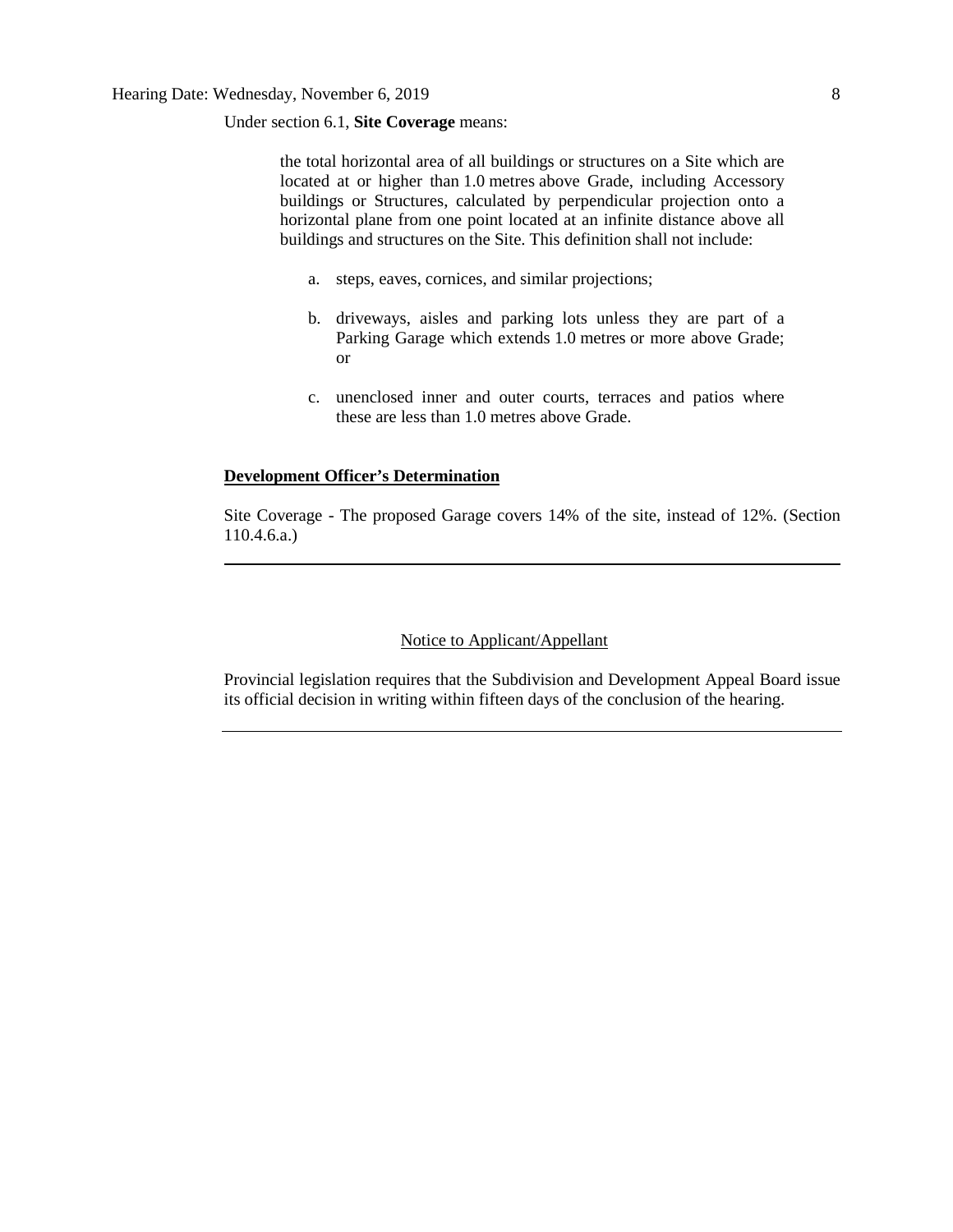| <b><i><u>Monton</u></i></b>                                                                                                                                     | Project Number: 332739324-001<br><b>Application Date:</b><br>AUG 22, 2019<br>Printed:<br>September 25, 2019 at 10:07 AM<br>Page:<br>1 of 2                                                                                                                                                                                                                                                             |
|-----------------------------------------------------------------------------------------------------------------------------------------------------------------|--------------------------------------------------------------------------------------------------------------------------------------------------------------------------------------------------------------------------------------------------------------------------------------------------------------------------------------------------------------------------------------------------------|
|                                                                                                                                                                 | <b>Accessory Building Permit</b>                                                                                                                                                                                                                                                                                                                                                                       |
| the limitations and conditions of this permit, of the Edmonton Zoning Bylaw 12800 as amended.                                                                   | This document is a record of a Development Permit application, and a record of the decision for the undertaking described below, subject to                                                                                                                                                                                                                                                            |
| Applicant                                                                                                                                                       | Property Address(es) and Legal Description(s)<br>6119 - 111 AVENUE NW<br>Plan 1820248 Blk 10 Lot 3A                                                                                                                                                                                                                                                                                                    |
| <b>Scope of Permit</b><br>To construct an Accessory building (detached Garage 8.23 m x 6.71 m).                                                                 |                                                                                                                                                                                                                                                                                                                                                                                                        |
| <b>Permit Details</b>                                                                                                                                           |                                                                                                                                                                                                                                                                                                                                                                                                        |
| Class Of Permit: Class B<br>Stat. Plan Overlay/Annex Area: Mature Neighbourhood<br>Overlay                                                                      | Site Area (sq. m.): 398.73                                                                                                                                                                                                                                                                                                                                                                             |
| I/We certify that the above noted details are correct.                                                                                                          |                                                                                                                                                                                                                                                                                                                                                                                                        |
| Applicant signature:                                                                                                                                            |                                                                                                                                                                                                                                                                                                                                                                                                        |
| <b>Development Permit Decision</b><br>Approved<br>Issue Date: Sep 25, 2019 Development Authority: FOLKMAN, JEREMY<br><b>Subject to the Following Conditions</b> |                                                                                                                                                                                                                                                                                                                                                                                                        |
|                                                                                                                                                                 | This Development Permit is NOT valid until the Notification Period expires in accordance to Section 21. (Reference Section 17.1)                                                                                                                                                                                                                                                                       |
| development shall be constructed in accordance with the stamped and approved drawings.                                                                          | This Development Permit authorizes the development of an Accessory building (detached Garage, 8.23 m x 6.71 m). The                                                                                                                                                                                                                                                                                    |
| An Accessory building or structure shall not exceed 4.3m in Height. (Reference Section 6.1 and 50.3(3)).                                                        |                                                                                                                                                                                                                                                                                                                                                                                                        |
| (i)                                                                                                                                                             | Eave projections shall not exceed 0.46m into required Setbacks or Separations spaces less than 1.2m. (Reference Section 44.1(c)                                                                                                                                                                                                                                                                        |
| <b>ADVISEMENTS:</b>                                                                                                                                             |                                                                                                                                                                                                                                                                                                                                                                                                        |
| Site. (Reference Section 5.2)                                                                                                                                   | An approved Development Permit means that the proposed development has been reviewed against the provisions of this bylaw. It<br>does not remove obligations to conform with other legislation, bylaws or land title instruments including, but not limited to, the<br>Municipal Government Act, the Safety Codes Act or any caveats, restrictive covenants or easements that might be attached to the |
|                                                                                                                                                                 | The driveway access must maintain a minimum clearance of 1.5 m from any service pedestal and other surface utilities.                                                                                                                                                                                                                                                                                  |
|                                                                                                                                                                 | Unless otherwise stated, all above references to section numbers refer to the authority under the Edmonton Zoning Bylaw 12800.                                                                                                                                                                                                                                                                         |
| information.                                                                                                                                                    | A Building Permit is required for any construction or change in use of a building. Please contact the 311 Call Centre for further                                                                                                                                                                                                                                                                      |
|                                                                                                                                                                 |                                                                                                                                                                                                                                                                                                                                                                                                        |
|                                                                                                                                                                 |                                                                                                                                                                                                                                                                                                                                                                                                        |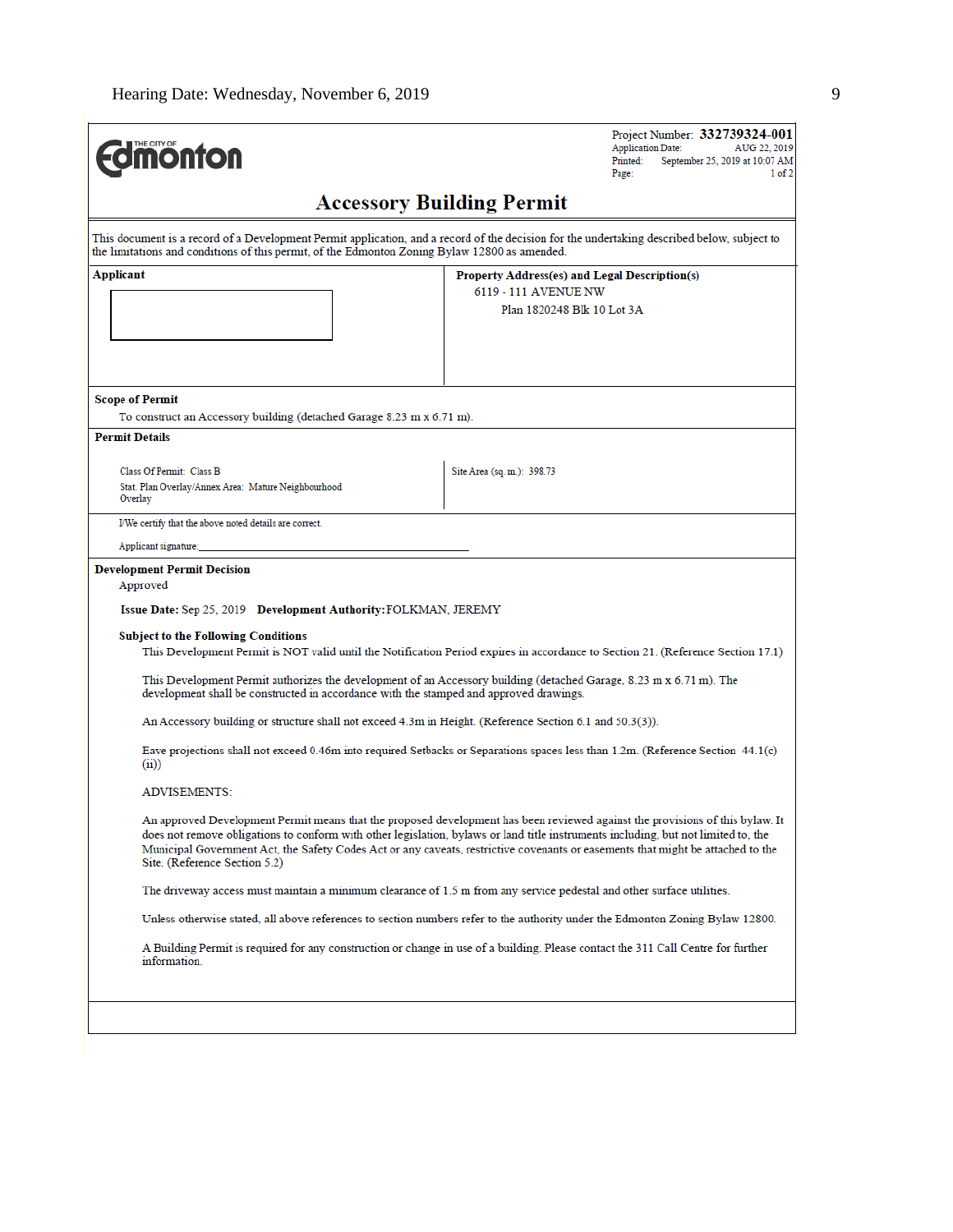| <b>differential de la partie de la partie de la partie de la partie de la partie de la partie de la partie de la</b> |                      |                                  |                      | Project Number: 332739324-001<br><b>Application Date:</b><br>AUG 22, 2019<br>Printed:<br>September 25, 2019 at 10:07 AM<br>Page:<br>$2$ of $2$ |
|----------------------------------------------------------------------------------------------------------------------|----------------------|----------------------------------|----------------------|------------------------------------------------------------------------------------------------------------------------------------------------|
|                                                                                                                      |                      | <b>Accessory Building Permit</b> |                      |                                                                                                                                                |
| <b>Variances</b>                                                                                                     |                      |                                  |                      |                                                                                                                                                |
| Site Coverage - The proposed Garage covers 14% of the site, instead of 12%. (Section 110.4.6.a.)                     |                      |                                  |                      |                                                                                                                                                |
| <b>Rights of Appeal</b><br>Amendment Act.                                                                            |                      |                                  |                      | This approval is subject to the right of appeal as outlined in Chapter 24, Section 683 through 689 of the Municipal Government                 |
| Notice Period Begins: Oct 01, 2019                                                                                   |                      | Ends: Oct 22, 2019               |                      |                                                                                                                                                |
| <b>Building Permit Decision</b><br>No decision has yet been made.                                                    |                      |                                  |                      |                                                                                                                                                |
| Fees                                                                                                                 |                      |                                  |                      |                                                                                                                                                |
|                                                                                                                      | <b>Fee Amount</b>    | <b>Amount Paid</b>               | Receipt#             | <b>Date Paid</b>                                                                                                                               |
| Safety Codes Fee                                                                                                     | \$4.50               | \$4.50                           | 06083622             | Aug 22, 2019                                                                                                                                   |
| Development Application Fee<br><b>Building Permit Fee (Accessory</b>                                                 | \$118.00<br>\$110.00 | \$118.00<br>\$110.00             | 06083622<br>06083622 | Aug 22, 2019<br>Aug 22, 2019                                                                                                                   |
| Building)                                                                                                            |                      |                                  |                      |                                                                                                                                                |
| <b>Total GST Amount:</b>                                                                                             | \$0.00               |                                  |                      |                                                                                                                                                |
| <b>Totals for Permit:</b>                                                                                            | \$232.50             | \$232.50                         |                      |                                                                                                                                                |
|                                                                                                                      |                      |                                  |                      |                                                                                                                                                |
|                                                                                                                      |                      |                                  |                      |                                                                                                                                                |
|                                                                                                                      |                      |                                  |                      |                                                                                                                                                |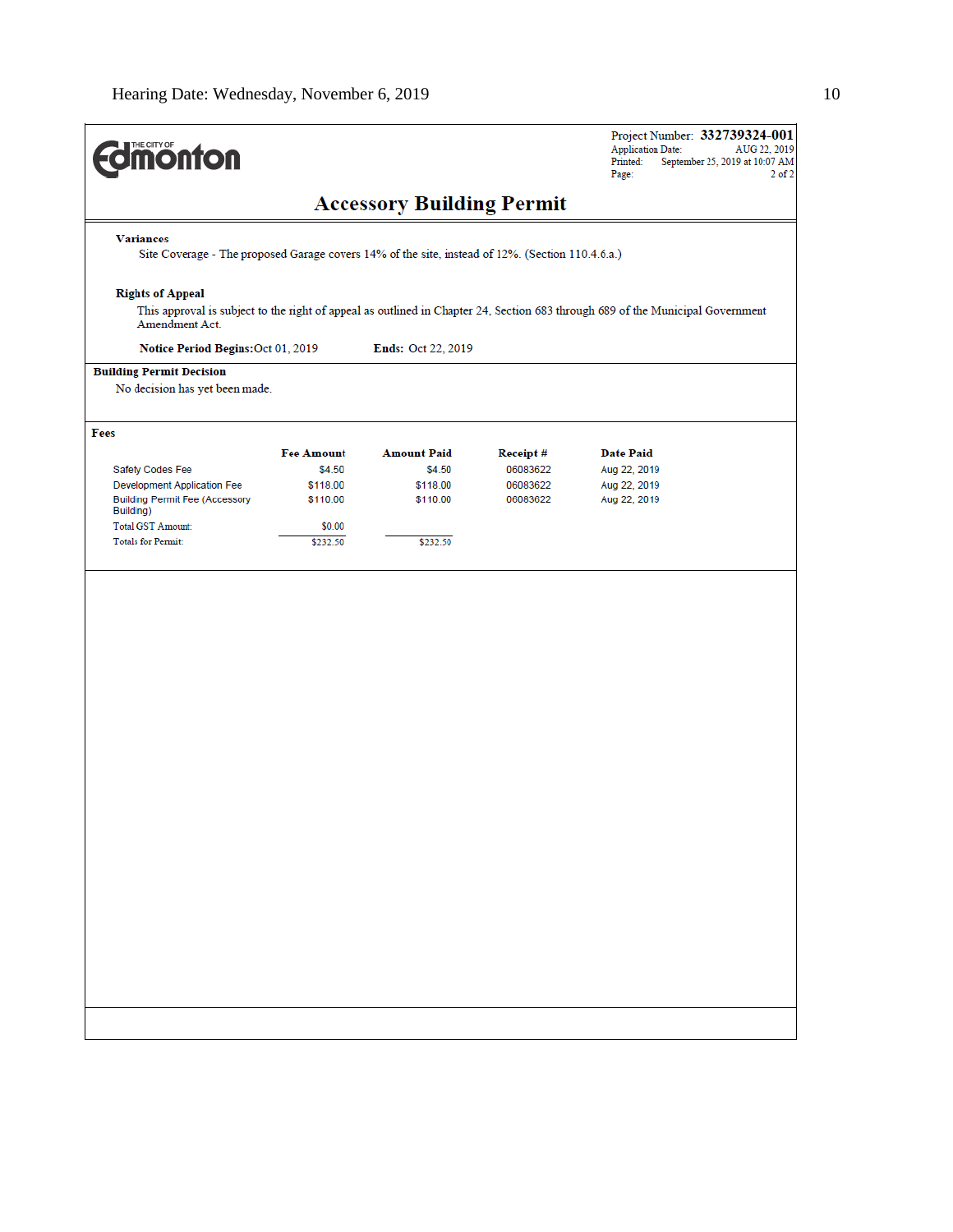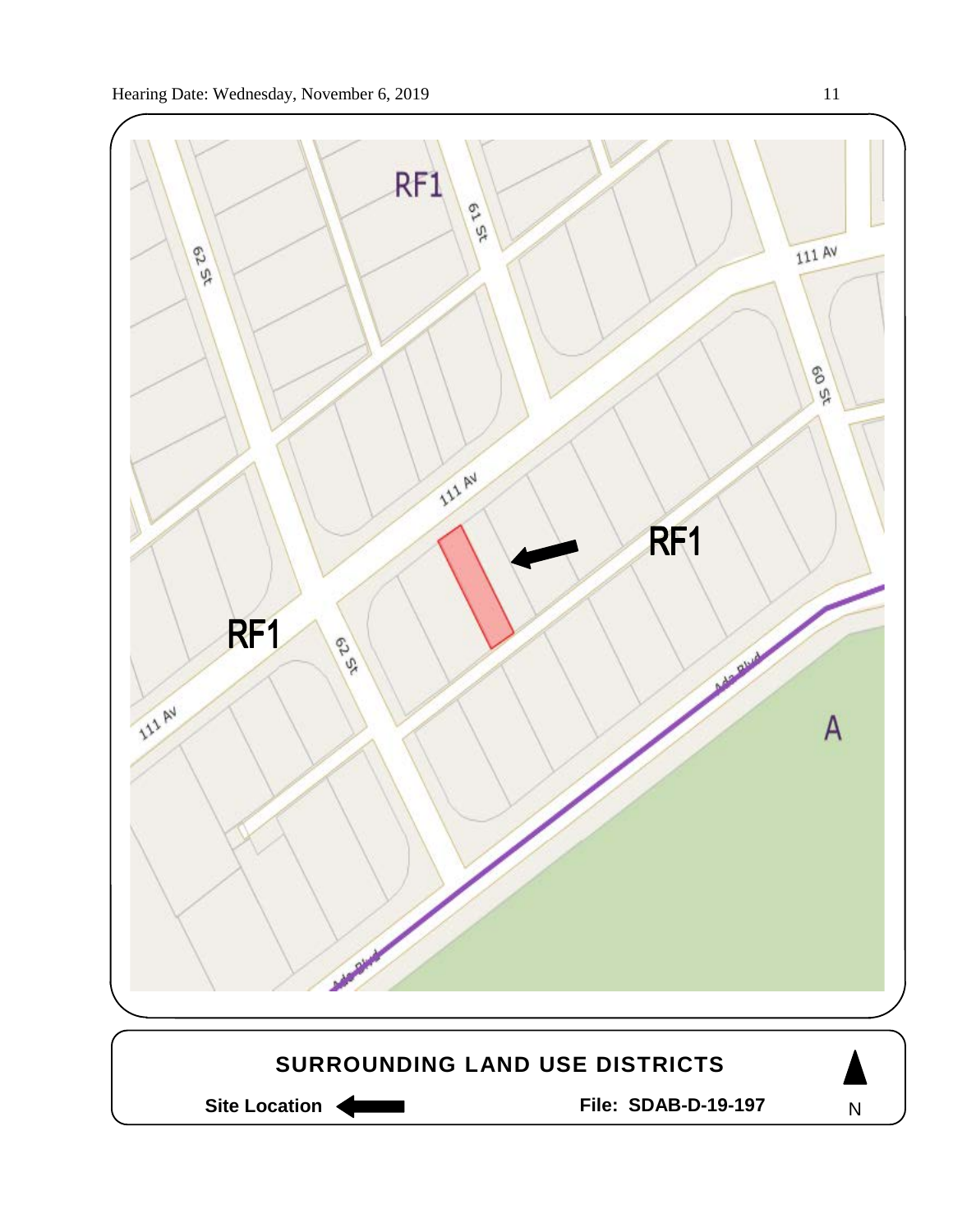## **TO BE RAISED**

## **ITEM II:** 10:30 A.M. **FILE:** SDAB-D-19-190

# AN APPEAL FROM THE DECISION OF THE DEVELOPMENT OFFICER BY AN ADJACENT PROPERTY OWNER

APPELLANT:

APPLICATION NO.: 292583724-001

DECISION OF THE DEVELOPMENT AUTHORITY: Approved with Conditions

APPLICATION TO: Construct a two storey Rapid Drivethrough Vehicle Services Use building (Bubbles Carwash)

DECISION DATE: September 24, 2019

DATE OF APPEAL: October 3, 2019

NOTIFICATION PERIOD: October 1, 2019 through October 22, 2019

RESPONDENT:

MUNICIPAL DESCRIPTION<br>OF SUBJECT PROPERTY:

OVERLAY: N/A

6231 - Andrews Loop SW

LEGAL DESCRIPTION: Plan 1520533 Blk 3 Lot 1

ZONE: DC1 - Direct Development Control Provision (Bylaw 17494)

STATUTORY PLAN: Ambleside Neighbourhood Structure Plan Windermere Area Structure Plan

*Grounds for Appeal*

The Appellant provided the following reasons for appealing the decision of the Development Authority:

> I am supportive of the proposed development use, however, I am not supportive of the parking stall variance that has been requested and the amount of density on such a small parcel of land.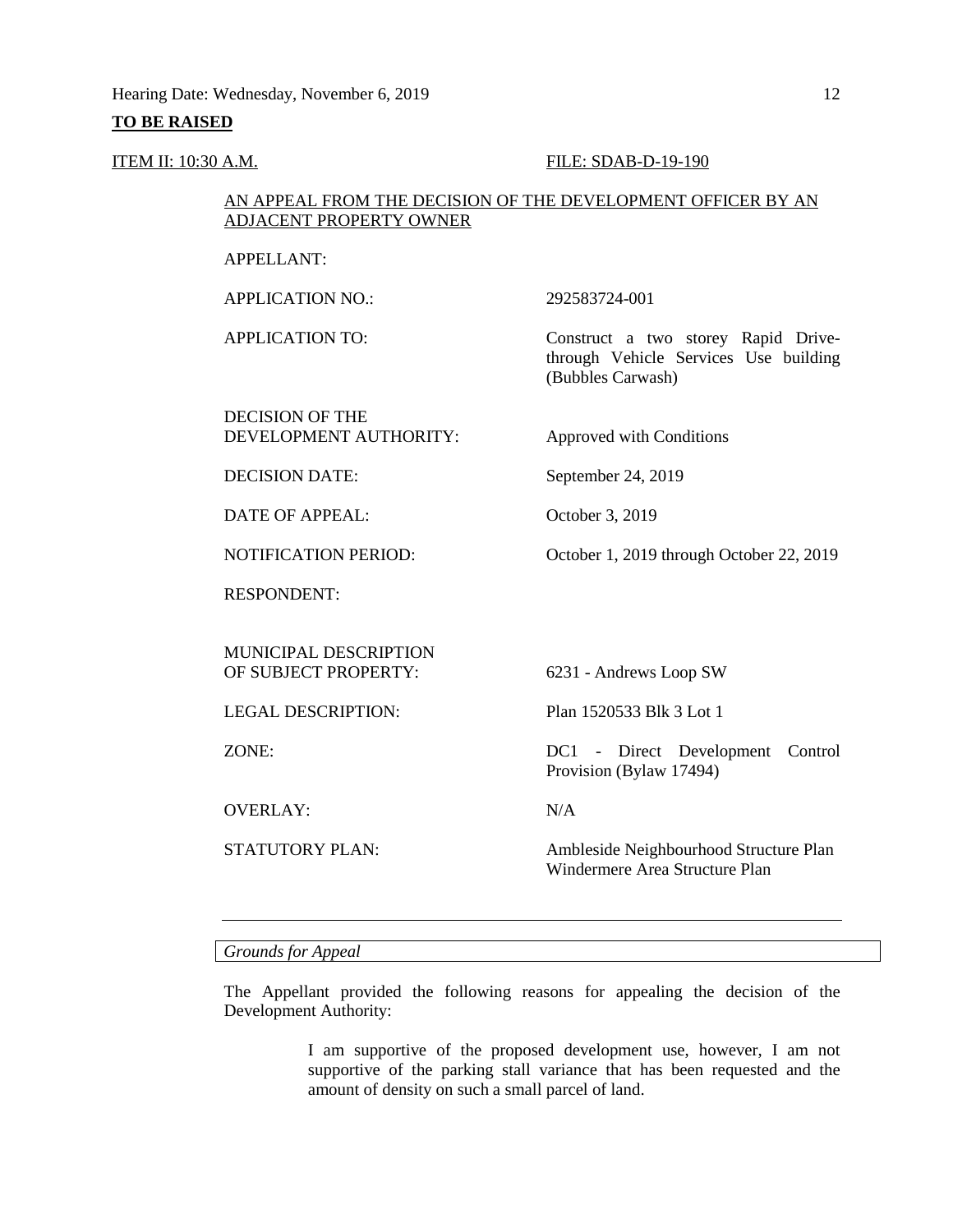Rapid Drive Through Vehicle Services businesses (particularly car wash detailing businesses) are very labour intensive, as such there will be a significant number of employees onsite at this business. Also, customers who are utilizing the detailing services will require parking stalls for prepping and finishing up the cleaning of their vehicles. Many car wash/detailing customers like to perform their own additional cleaning before and after a professional detailing service.

Vehicle detailing services can take several hours to complete. According to the Bubbles website, a comprehensive service can take 2 - 4.5 hours, while a mid level service can take 45 minutes - 2 hours. Many customers will choose to drop off their vehicle and then leave to complete other shopping or services (rather than waiting onsite), before returning to collect their vehicle. Their vehicles will be stored onsite in the Bubbles parking lot, while Bubbles waits for the customer to return to collect their vehicle. This will add to the requirement for sufficient parking storage onsite.

The businesses around Andrews Loop and Allan Drive are already very parking constrained. This is a very dense commercial area in southwest Edmonton, with significant expected future growth. Our business is constantly dealing with challenges of neighbouring businesses customers and staff utilizing our parking stalls. It is unfair to surrounding businesses who made the investment in the necessary land and paving to provide sufficient parking stalls, that they be forced to subsidize the businesses surrounding them who are cutting corners and not providing sufficient parking stalls. Because land prices were \$1.4 million per acre, business owners are trying to squeeze to much density onto their sites and cutting the necessary amount of parking required to service their business.

The parking ratio required for this type of business use/zoning was specifically set out in the municipal bylaws. A variance does not make sense, as significant analysis was already invested to determine the required parking bylaws for this type of business use. Also, a parking/traffic study has not been performed.

A two storey rapid drive through vehicle services / Bubbles Car Wash is a new concept in Edmonton and Alberta. This is a very high level of density for this type of business use that has not been replicated. As such, consideration and sensitivity should be given to the analysis of this project, given that the project could cause significant and long term traffic and parking issues - since it is an unproven concept.

A two storey business of this type of use will very likely cause traffic issues on Andrews Loop which will negatively affect the surrounding businesses.

Our preference is that the development be reconsidered for i) less density on such a small parcel of land, ii) meeting the minimum required number of parking stalls, and iii) a traffic study be performed to ensure that customer vehicle queues do not negatively affect the surrounding businesses and Andrews Loop.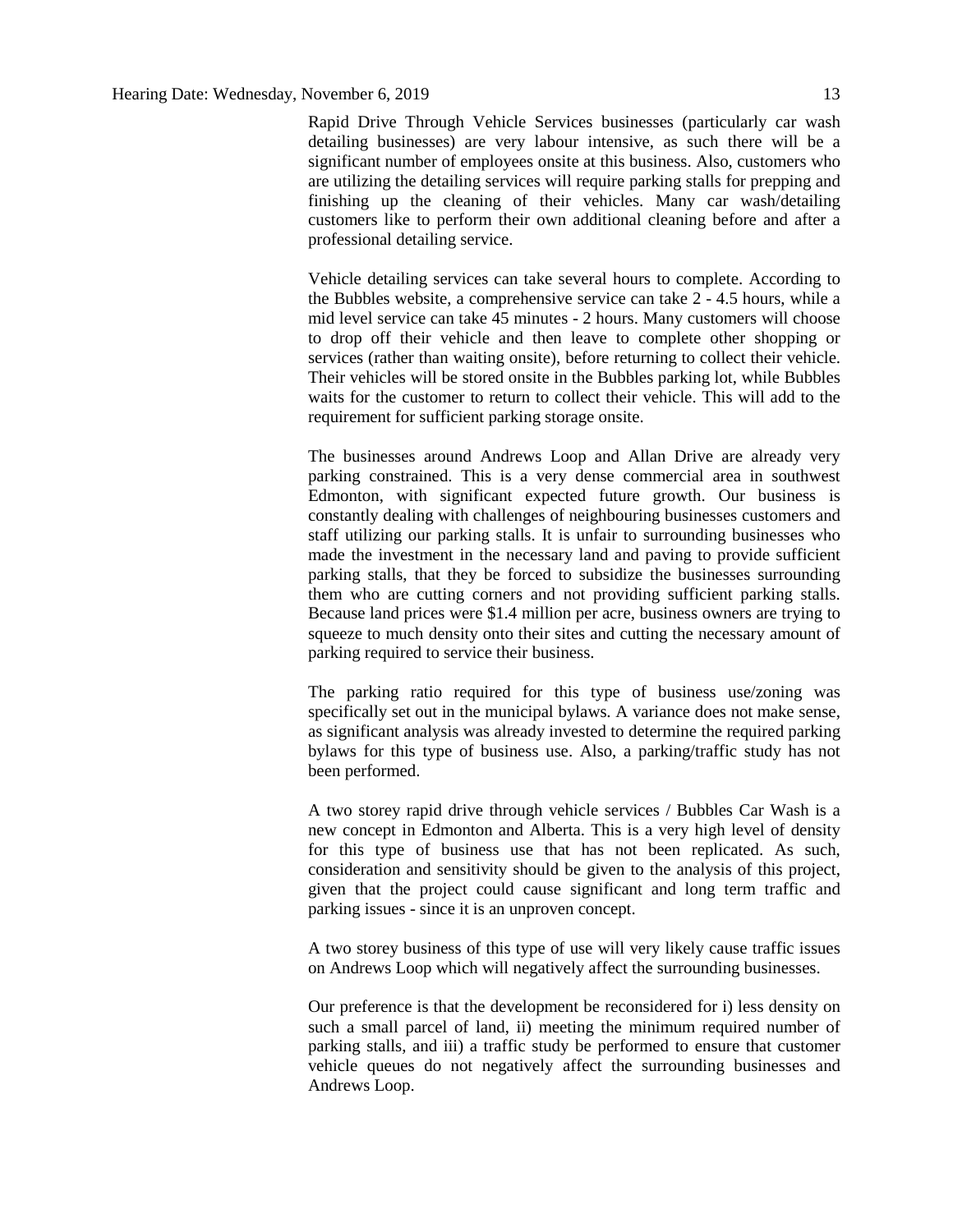#### *General Matters*

## **Appeal Information:**

The Subdivision and Development Appeal Board made and passed the following motion on October 17, 2019:

"That the appeal hearing be scheduled for November 6, 2019, at the written request of the Appellant."

The *Municipal Government Act*, RSA 2000, c M-26 states the following:

#### **Grounds for Appeal**

**685(1)** If a development authority

- (a) fails or refuses to issue a development permit to a person,
- (b) issues a development permit subject to conditions, or
- (c) issues an order under section 645,

the person applying for the permit or affected by the order under section 645 may appeal to the subdivision and development appeal board.

**(2)** In addition to an applicant under subsection (1), any person affected by an order, decision or development permit made or issued by a development authority may appeal to the subdivision and development appeal board.

## **Appeals**

**686(1)** A development appeal to a subdivision and development appeal board is commenced by filing a notice of the appeal, containing reasons, with the board,

- (a) in the case of an appeal made by a person referred to in section 685(1)
	- (i) with respect to an application for a development permit,
		- (A) within 21 days after the date on which the written decision is given under section 642, or
		- (B) if no decision is made with respect to the application within the 40-day period, or within any extension of that period under section 684, within 21 days after the date the period or extension expires,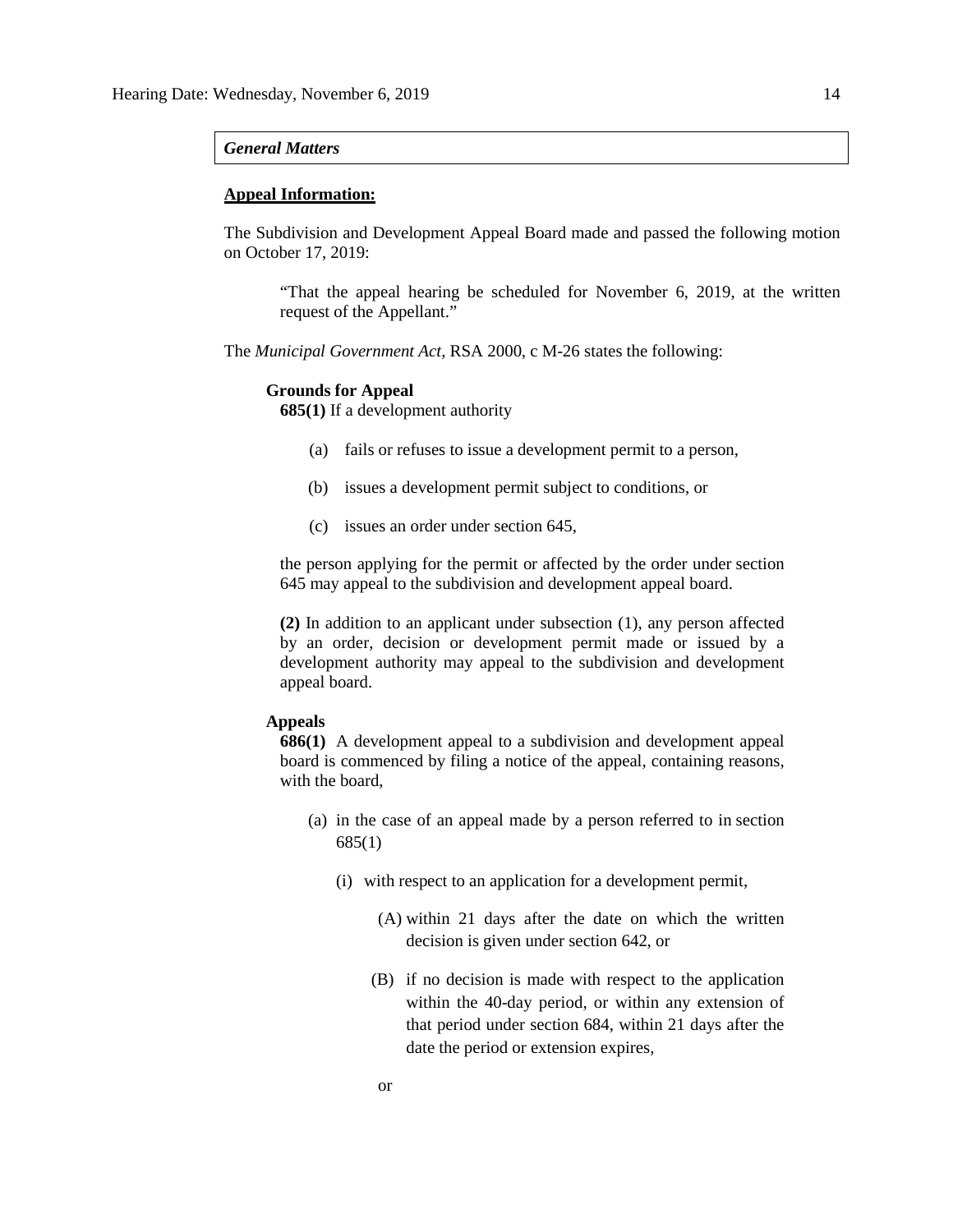- (ii) with respect to an order under section 645, within 21 days after the date on which the order is made, or
- (b) in the case of an appeal made by a person referred to in section 685(2), within 21 days after the date on which the notice of the issuance of the permit was given in accordance with the land use bylaw.

**685(4)** Despite subsections (1), (2) and (3), if a decision with respect to a development permit application in respect of a direct control district

- (a) …
- (b) is made by a development authority, the appeal is limited to whether the development authority followed the directions of council, and if the subdivision and development appeal board finds that the development authority did not follow the directions it may, in accordance with the directions, substitute its decision for the development authority's decision.

# **General Provisions from the** *DC1 (Bylaw 17494 – Area C ) Direct Development Control Provision passed January 25, 2016 ("DC1" )***:**

Under Section 3 **Uses**:

3.3. Area C

p. Rapid Drive-through Vehicle Services

#### The **General Purpose** of the **DC1** is:

To accommodate the development of a range of business employment uses with potential for limited commercial and service type uses for servicing the greater neighbourhood. This Provision allows the opportunity for the development of high rise buildings, which may be designed in a stand alone or mixed use format for hotel and office applications, together with ancillary and complementary commercial uses. This Provision provides development controls and urban design regulations and guidelines to establish a high quality urban environment, to ensure that the development is well integrated with the adjacent Ambleside commercial and residential areas, and to create an aesthetic and architecturally appealing development adjacent to Windermere Boulevard.

Under section 7.4(44), **Rapid Drive-through Vehicle Services** means development providing rapid cleaning, lubrication, maintenance or repair services to motor vehicles, where the customer typically remains within their vehicle or waits on the premises. Typical Uses include automatic or coin operated car washes (including self-service car wash), rapid lubrication shops, or specialty repair establishments. This Use does not include automated teller machines.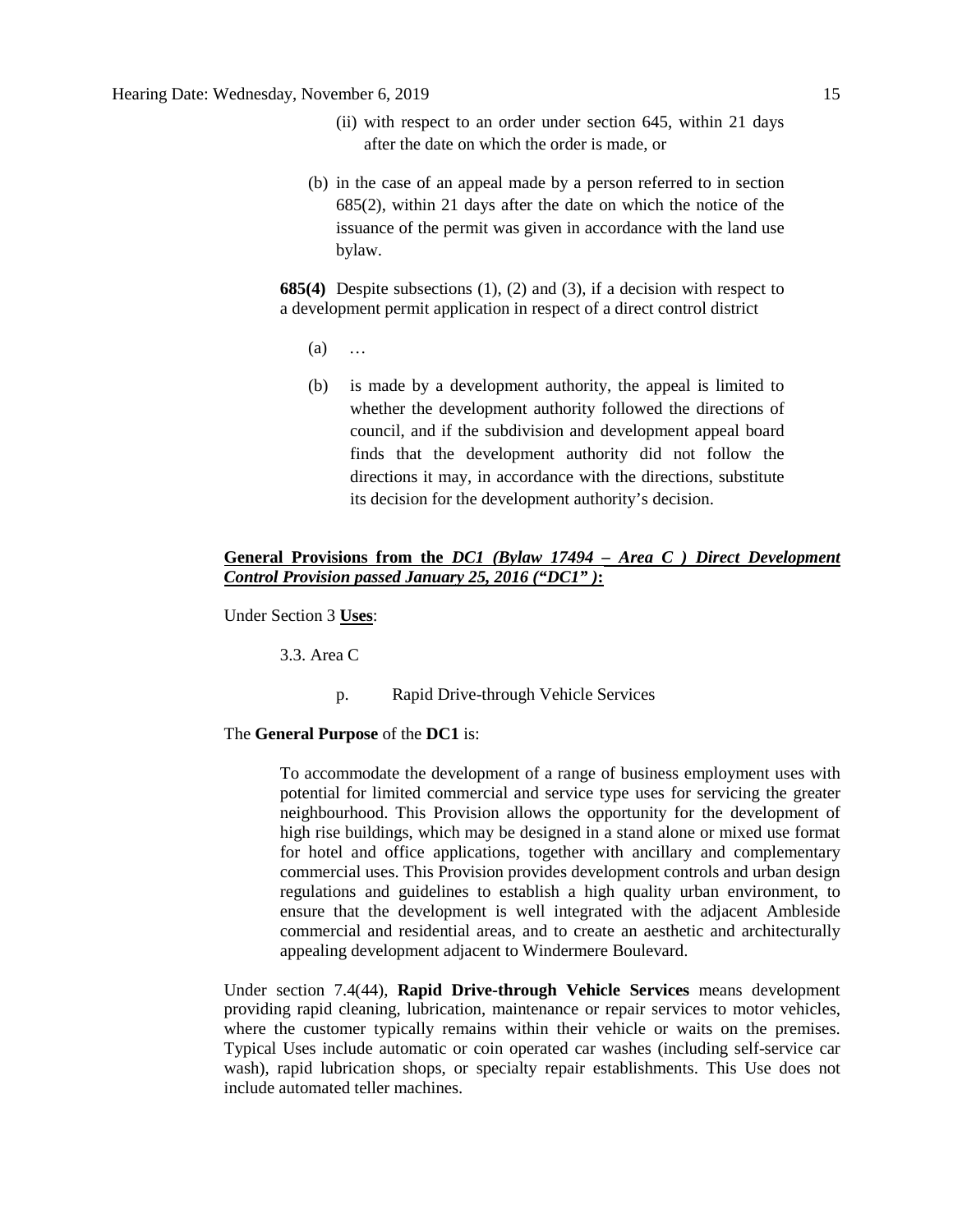Section 4(n) of the DC1 states: Any development of Vehicle-Oriented Uses shall conform to Section 72 of the Zoning Bylaw, as well as the following:

- i. drive-through service windows shall be oriented away from any Yard abutting a public or private roadway and placed, where feasible, at the rear of the building;
- ii. the design, finishing and siting of such development shall achieve a compatible relationship with surrounding development and a high standard appearance when viewed from adjacent roadways; and
- iii. landscaping shall be used to screen and soften the impact of a drivethrough service window.

# *Parking*

# Section 54.2, Schedule 1(A)(12) states: **Commercial Uses**

| 12.<br>Any development within<br><sub>a</sub><br>Commercial Use not listed separately<br>in this table, with a Floor Area of: |                                           |
|-------------------------------------------------------------------------------------------------------------------------------|-------------------------------------------|
| a. less than $4500 \text{ m}2$                                                                                                | 1 parking space per 40.0 m2 of Floor Area |
| b. $4.500m2 - 9.000m2$                                                                                                        | 1 parking space per 33.3 m2 of Floor Area |
| c. 9 000 m2 28 000 m2                                                                                                         | 1 parking space per 28.5 m2 of Floor Area |
| d. greater than $28\ 000\ \text{m}2$                                                                                          | 1 parking space per 25.0 m2 of Floor Area |

# **Development Officer's Determination**

1. Parking - The site has 26 parking spaces, instead of 35 parking spaces. (Section 54.2 and Schedule 1)

2. You are receiving this notice because a Development Permit has been issued on a Direct Control Zone, pursuant to Section 12.4 and 20.3 of the Edmonton Zoning Bylaw.

Notice to Applicant/Appellant

Provincial legislation requires that the Subdivision and Development Appeal Board issue its official decision in writing within fifteen days of the conclusion of the hearing.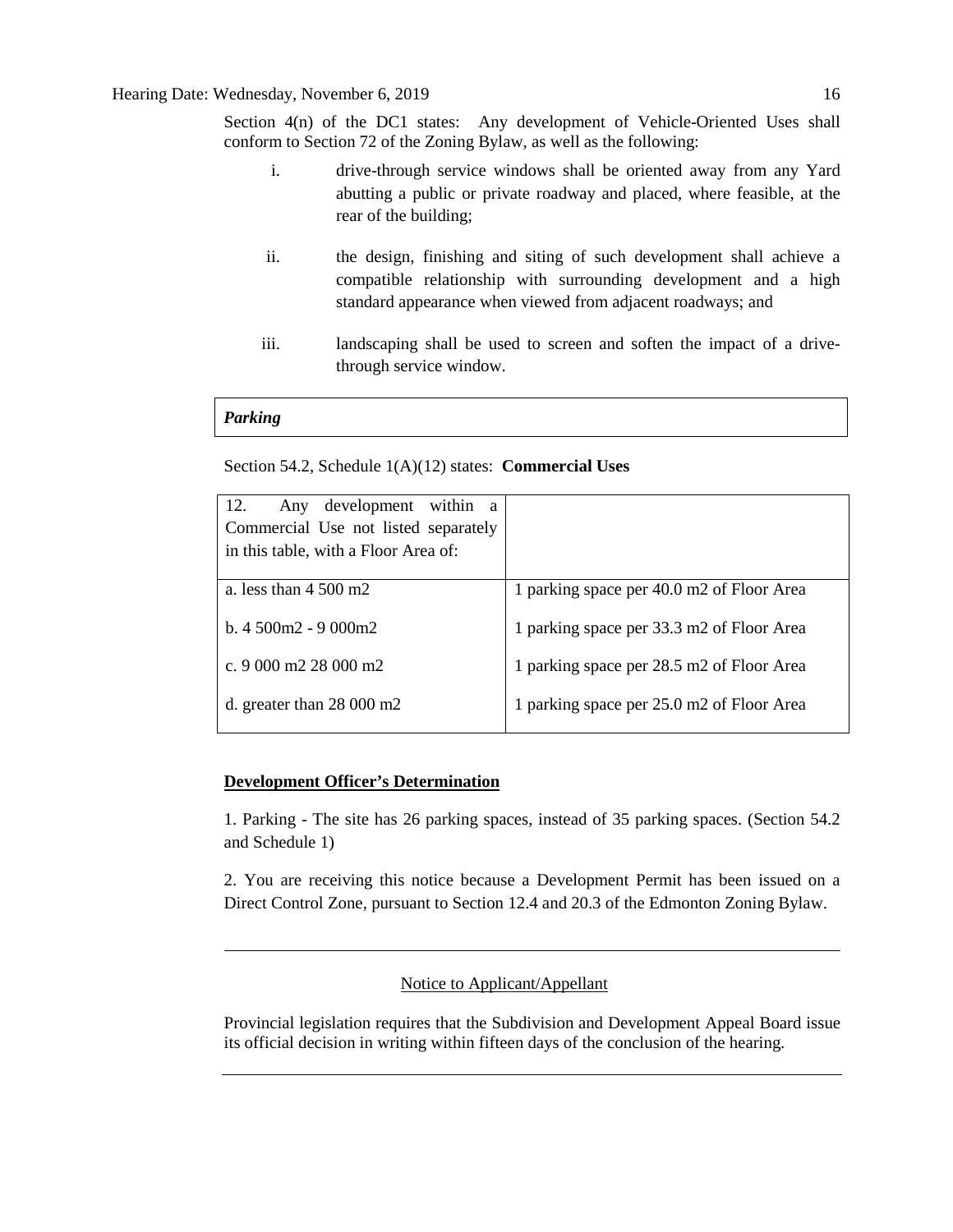| <b>dimonton</b>                                                                               | Project Number: 292583724-001<br><b>Application Date:</b><br>SEP 14, 2018<br>October 3, 2019 at 1:44 PM<br>Printed:<br>Page:<br>$1$ of $4$                                                                                                                                                                                                                                             |
|-----------------------------------------------------------------------------------------------|----------------------------------------------------------------------------------------------------------------------------------------------------------------------------------------------------------------------------------------------------------------------------------------------------------------------------------------------------------------------------------------|
|                                                                                               | <b>Major Development Permit</b>                                                                                                                                                                                                                                                                                                                                                        |
| the limitations and conditions of this permit, of the Edmonton Zoning Bylaw 12800 as amended. | This document is a record of a Development Permit application, and a record of the decision for the undertaking described below, subject to                                                                                                                                                                                                                                            |
| Applicant                                                                                     | Property Address(es) and Legal Description(s)                                                                                                                                                                                                                                                                                                                                          |
|                                                                                               | 6231 - ANDREWS LOOP SW                                                                                                                                                                                                                                                                                                                                                                 |
|                                                                                               | Plan 1520533 Blk 3 Lot 1                                                                                                                                                                                                                                                                                                                                                               |
|                                                                                               | <b>Specific Address(es)</b>                                                                                                                                                                                                                                                                                                                                                            |
|                                                                                               | Entryway: 6231 - ANDREWS LOOP SW                                                                                                                                                                                                                                                                                                                                                       |
|                                                                                               | Building: 6231 - ANDREWS LOOP SW                                                                                                                                                                                                                                                                                                                                                       |
| <b>Scope of Permit</b>                                                                        |                                                                                                                                                                                                                                                                                                                                                                                        |
| To construct a two storey Rapid Drive-through Vehicle Services Use building (Bubbles Carwash) |                                                                                                                                                                                                                                                                                                                                                                                        |
| <b>Permit Details</b>                                                                         |                                                                                                                                                                                                                                                                                                                                                                                        |
|                                                                                               |                                                                                                                                                                                                                                                                                                                                                                                        |
| Class of Permit: Class B                                                                      | Contact Person:                                                                                                                                                                                                                                                                                                                                                                        |
| Gross Floor Area (sq.m.): 1935.5<br>New Sewer Service Required: Y                             | Lot Grading Needed?: Y<br>NumberOfMainFloorDwellings:                                                                                                                                                                                                                                                                                                                                  |
| Site Area (sq. m.): 4017.1                                                                    | Stat. Plan Overlay/Annex Area: (none)                                                                                                                                                                                                                                                                                                                                                  |
| I/We certify that the above noted details are correct.                                        |                                                                                                                                                                                                                                                                                                                                                                                        |
| Applicant signature:                                                                          |                                                                                                                                                                                                                                                                                                                                                                                        |
|                                                                                               |                                                                                                                                                                                                                                                                                                                                                                                        |
| <b>Development Permit Decision</b><br>Approved                                                |                                                                                                                                                                                                                                                                                                                                                                                        |
| <b>Issue Date:</b> Sep 24, 2019 Development Authority: ADAMS, PAUL                            |                                                                                                                                                                                                                                                                                                                                                                                        |
|                                                                                               |                                                                                                                                                                                                                                                                                                                                                                                        |
| <b>Subject to the Following Conditions</b><br>Lot Grading Fee of \$232.00.                    | 1. PRIOR TO THE RELEASE OF DRAWINGS FOR BUILDING PERMIT REVIEW, the applicant or property owner shall pay a                                                                                                                                                                                                                                                                            |
| based on the year in which the payment is collected by the City of Edmonton.                  | 2. PRIOR TO THE RELEASE OF DRAWINGS FOR BUILDING PERMIT REVIEW, the applicant or property owner shall pay a<br>Sanitary Sewer Trunk Fund fee of \$3277.13. All assessments are based upon information currently available to the City. The SSTF<br>charges are quoted for the calendar year in which the development permit is granted. The final applicable rate is subject to change |
|                                                                                               | 3. PRIOR TO THE RELEASE OF DRAWINGS FOR BUILDING PERMIT REVIEW, the applicant or property owner shall pay a<br>Development Permit Inspection Fee of \$510.00 (This can be paid by phone with a credit card - 780-442-5054)                                                                                                                                                             |
| of the Development Officer.                                                                   | A. Landscaping shall be in accordance with the approved Landscape Plan, and Section 55 of the Zoning Bylaw, to the satisfaction                                                                                                                                                                                                                                                        |
| installed.                                                                                    | B. Any changes to an approved Landscape Plan require the approval of the Development Officer prior to the Landscaping being                                                                                                                                                                                                                                                            |
| Officer.                                                                                      | C. Landscaping shall be installed within 18 months of receiving the Final Occupancy Permit. Landscaping shall be maintained in a<br>healthy condition for a minimum of 24 months after the landscaping has been installed, to the satisfaction of the Development                                                                                                                      |
|                                                                                               | D. A Landscape Security shall be provided to the City of Edmonton at the time of initial Landscape Inspection, to the satisfaction of<br>the Development Officer. The initial Landscape Inspection shall be requested within 14 days of the Landscape installation being                                                                                                               |
|                                                                                               |                                                                                                                                                                                                                                                                                                                                                                                        |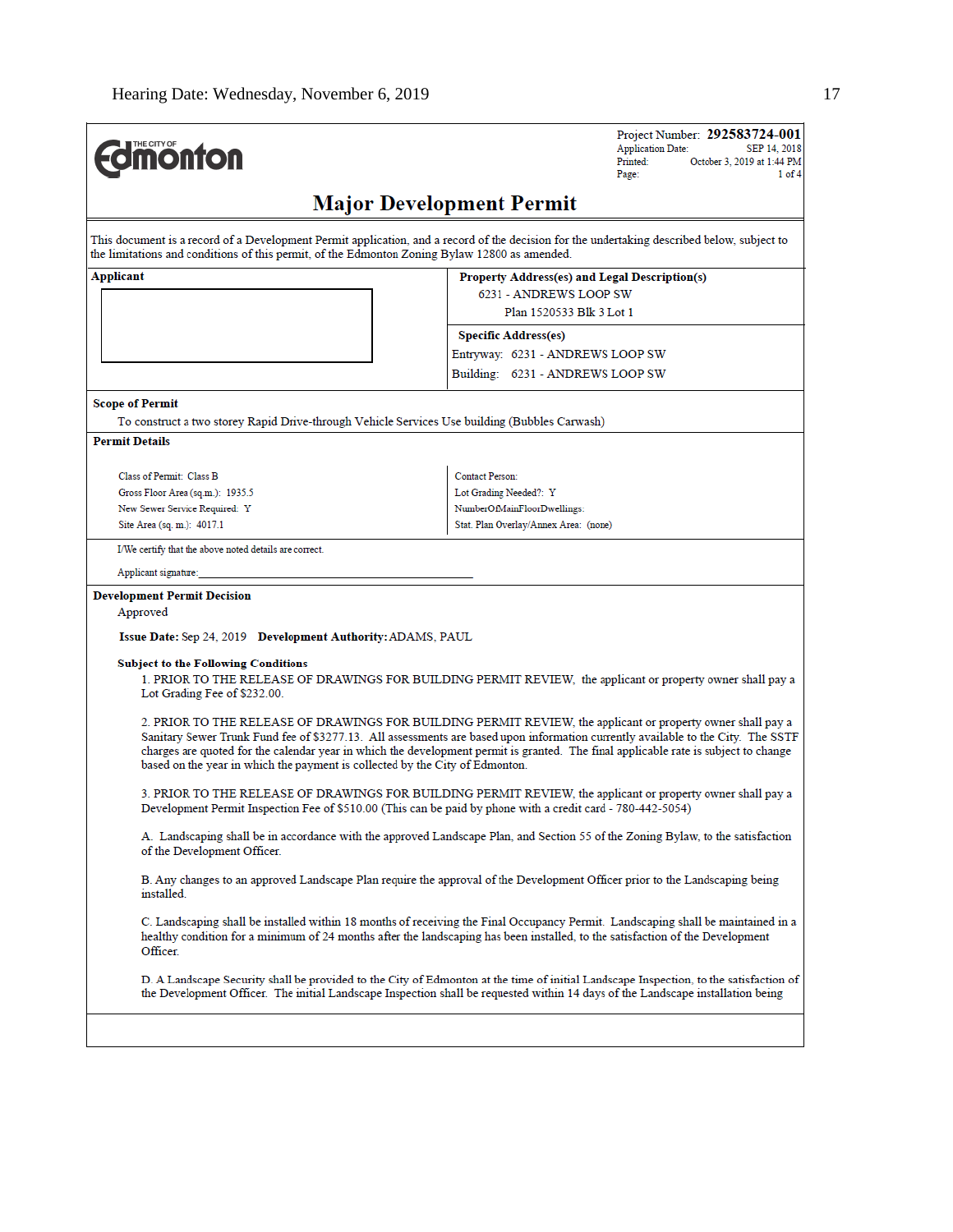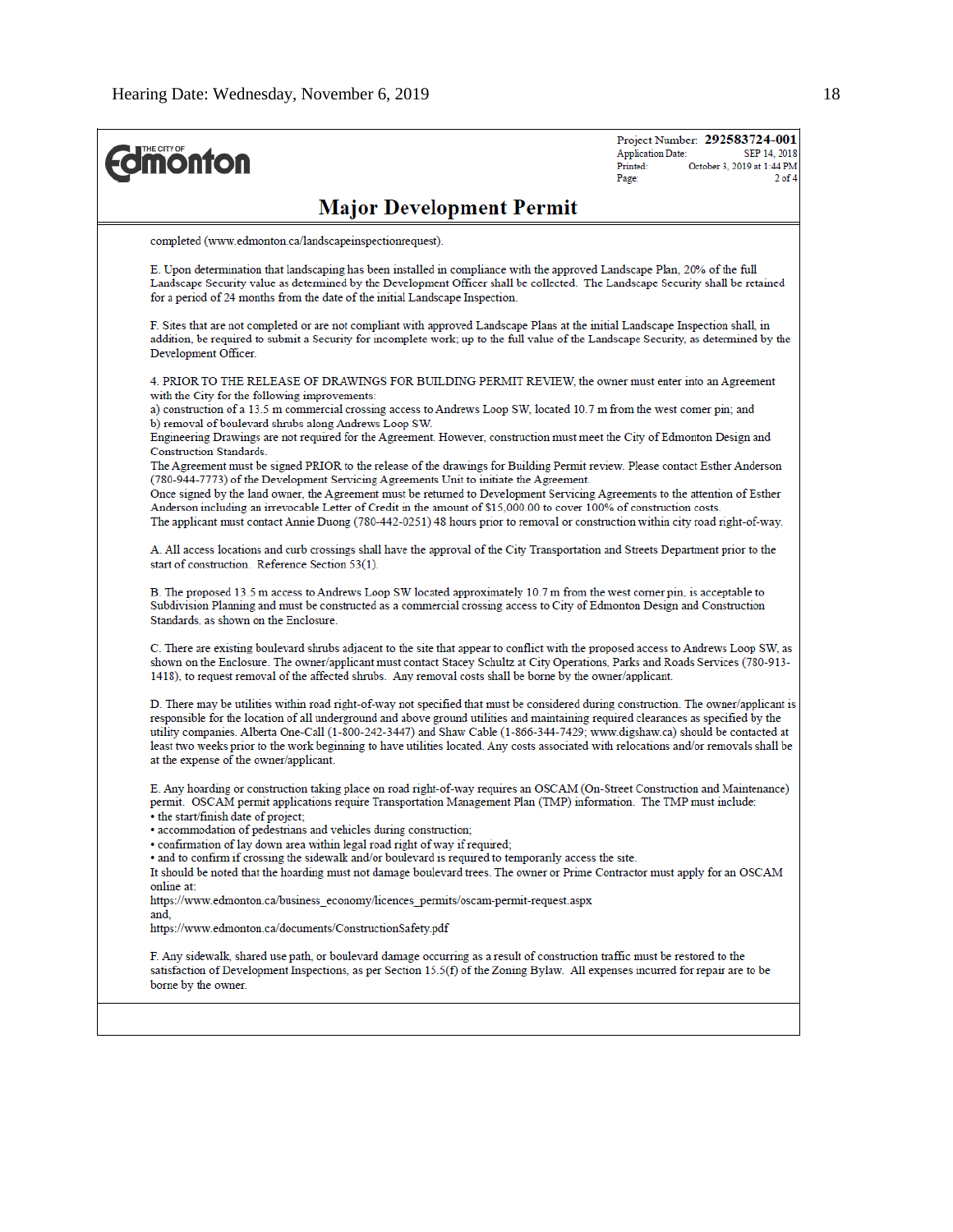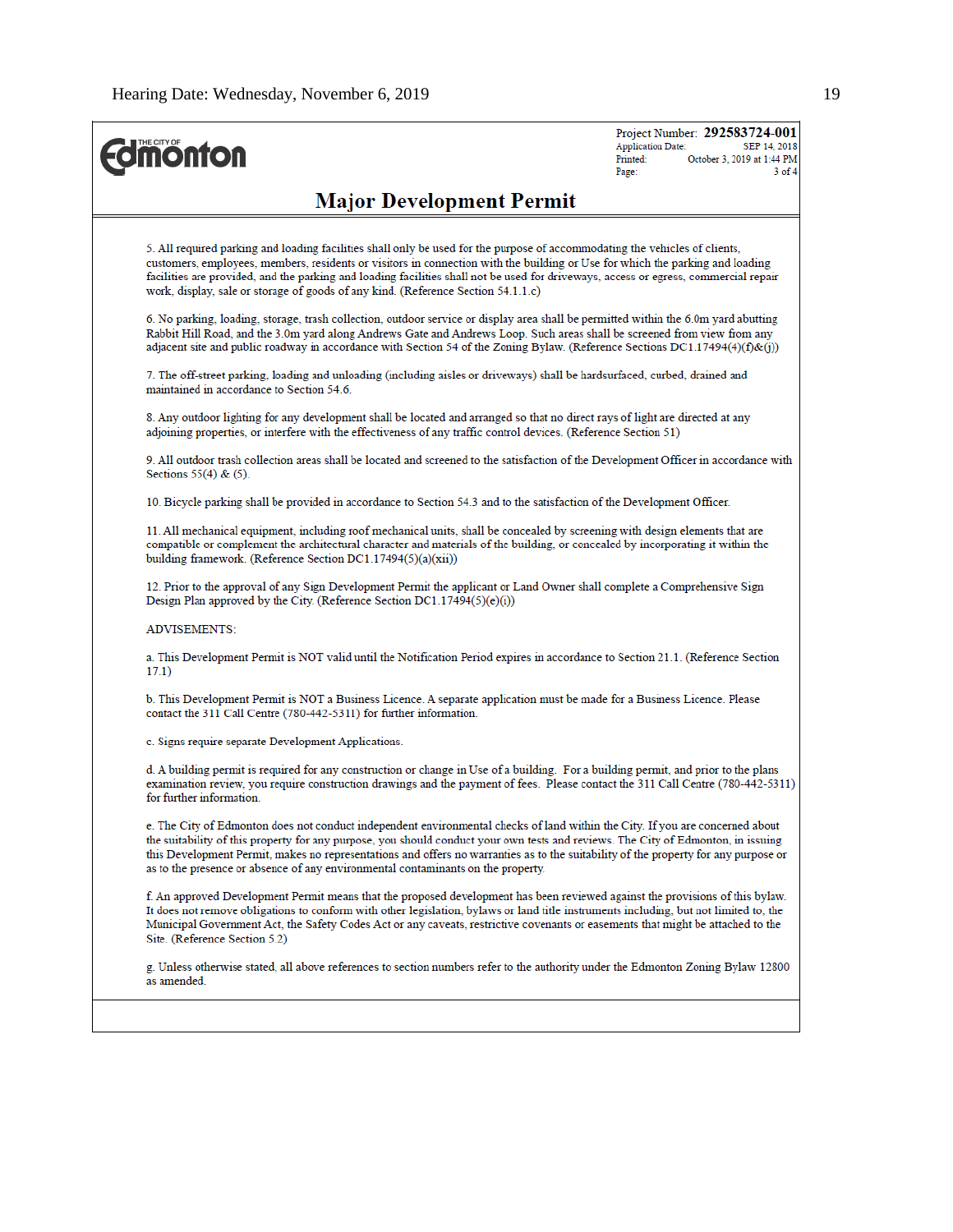| <b>monton</b>                                                                                                    |                        |                                 |                      | Project Number: 292583724-001<br><b>Application Date:</b><br>SEP 14, 2018<br>Printed:<br>October 3, 2019 at 1:44 PM<br>Page:     |
|------------------------------------------------------------------------------------------------------------------|------------------------|---------------------------------|----------------------|----------------------------------------------------------------------------------------------------------------------------------|
|                                                                                                                  |                        | <b>Major Development Permit</b> |                      |                                                                                                                                  |
| accommodate on-site as no additional stalls will be designated on-street to support this commercial development. |                        |                                 |                      | h. If the business has underestimated their parking requirements and additional parking is required, they will have to be        |
| i. Subdivision Planning will not permit the backing up of vehicles onto or off of a public roadway.              |                        |                                 |                      |                                                                                                                                  |
| <b>Variances</b>                                                                                                 |                        |                                 |                      |                                                                                                                                  |
| 1. Parking - The site has 26 parking spaces, instead of 35 parking spaces. (Section 54.2 and Schedule 1)         |                        |                                 |                      |                                                                                                                                  |
| and 20.3 of the Edmonton Zoning Bylaw.                                                                           |                        |                                 |                      | 2. You are receiving this notice because a Development Permit has been issued on a Direct Control Zone, pursuant to Section 12.4 |
| <b>Rights of Appeal</b>                                                                                          |                        |                                 |                      | This approval is subject to the right of appeal as outlined in Chapter 24, Section 683 through 689 of the Municipal Government   |
| Amendment Act.                                                                                                   |                        |                                 |                      |                                                                                                                                  |
| Notice Period Begins: Oct 01, 2019                                                                               |                        | <b>Ends: Oct 22, 2019</b>       |                      |                                                                                                                                  |
| Fees                                                                                                             |                        |                                 |                      |                                                                                                                                  |
|                                                                                                                  | <b>Fee Amount</b>      | <b>Amount Paid</b>              | Receipt#             | Date Paid                                                                                                                        |
| Sanitary Sewer Trunk Fund 2012+                                                                                  | \$3,277.13             | \$3,277.13                      | 06166817             | Sep 25, 2019                                                                                                                     |
| Major Dev. Application Fee<br>Dev. Application Fee for GFA                                                       | \$948.00               | \$948.00                        | 05334223<br>05334223 | Sep 14, 2018                                                                                                                     |
| Development Permit Inspection Fee                                                                                | \$1,440.00<br>\$510.00 | \$1,440.00<br>\$510.00          | 06166817             | Sep 14, 2018<br>Sep 25, 2019                                                                                                     |
| Lot Grading Fee                                                                                                  | \$232.00               | \$232.00                        | 06166817             | Sep 25, 2019                                                                                                                     |
| <b>Total GST Amount:</b>                                                                                         | \$0.00                 |                                 |                      |                                                                                                                                  |
| <b>Totals for Permit:</b>                                                                                        | \$6,407.13             | \$6,407.13                      |                      |                                                                                                                                  |
|                                                                                                                  |                        |                                 |                      |                                                                                                                                  |
|                                                                                                                  |                        |                                 |                      |                                                                                                                                  |
|                                                                                                                  |                        |                                 |                      |                                                                                                                                  |